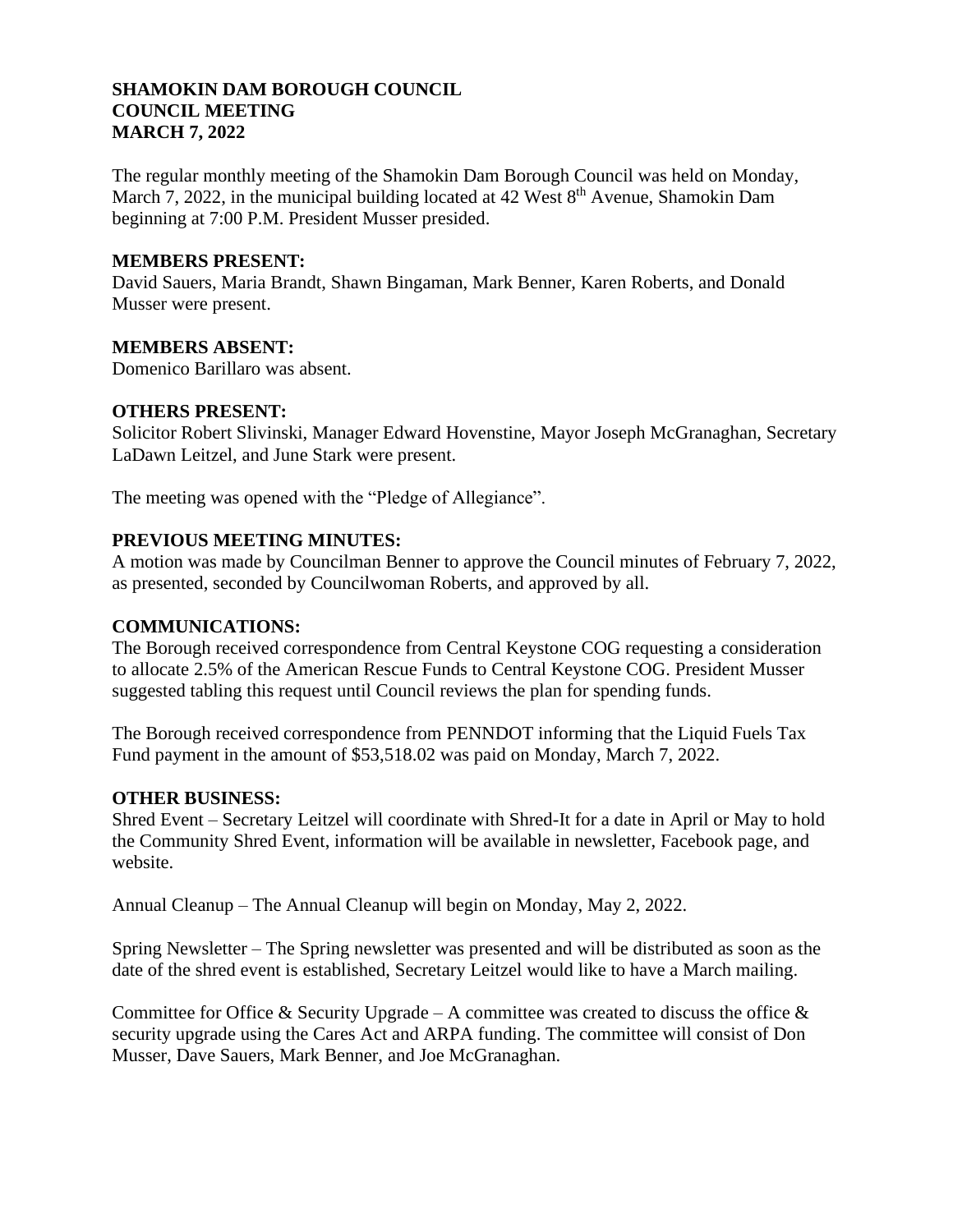### **MAYORS REPORT:**

Police Chief Bremigen was not in attendance due to follow up investigation of a motor vehicle accident that occurred in the Borough Friday night. The Police Chief will have a debriefing at the Borough office tomorrow, so that people involved and impacted by this accident will have the opportunity to speak with mental health professionals.

Mayor McGranaghan reported that Jim Emery of Central Keystone COG conducted a second inspection of the Golden Chopsticks restaurant building and noticed several fire code violations that would have been addressed, if the Borough would adopt the fire safety code, which inspects for fire and life safety requirements. Mr. Emery requested that the Borough reconsider the adoption of the Fire Safety Program/Inspection of Non-residential Structures.

The Mayor contacted Jim Emery regarding the Joe Nevo property located at 2835 N Susquehanna Trail, which had a complaint on the condition of the parking lot; and contacted Gerry Lloyd regarding the Kyle Mirolli property located at 3718&3720 N Old Trail, however Central Keystone COG has not had contact with Mr. Mirolli yet.

Mayor McGranaghan reported that the Villa Teresa will be relocating to the University Park Plaza located at 2664 N Susquehanna Trail.

### **MANAGERS REPORT:**

Auditors – The auditors from Herring Roll & Solomon, PC were at the Borough Office on February 18, 2022, gathering audit information.

KOEZ Assessment – Manager Hovenstine reported that the KOEZ will expire on December 31, 2023, which with the recent tax assessments there will be an increase in tax revenue for the year of 2024.

Act 110 Submission Update – Manager Hovenstine reported that the DEP website to report information for the Act 110 submission, accountable water, has been down since Friday, February 25, 2022. The deadline for monthly reporting is the  $10<sup>th</sup>$  of the month, however that has been extended.

CSVT Reimbursement – Manager Hovenstine submitted an invoice to PENNDOT for the reimbursement of the actual costs incurred for preliminary engineering, right-of-way, and materials necessary for the relocation of the utility facilities.

Zoning Hearing Decision – The Zoning Hearing Board granted the variance to the Calvary Mission House located at 2972 N Old Trail, for the proposed multi-family residential housing facility. The following are the five conditions and restrictions: comply with parking requirements, comply with the land development requirements, comply with all requirements regarding building construction, maintenance, landlord/tenant inspections, comply with water/sewer rules and regulations, and shall use the structure as represented by Pastor Gaugler.

Investments – Mifflinburg Bank & Trust notified the Borough that certificate of deposits in General Fund in the amount of \$246,616.80 and Water/Sewer Fund in the amount of